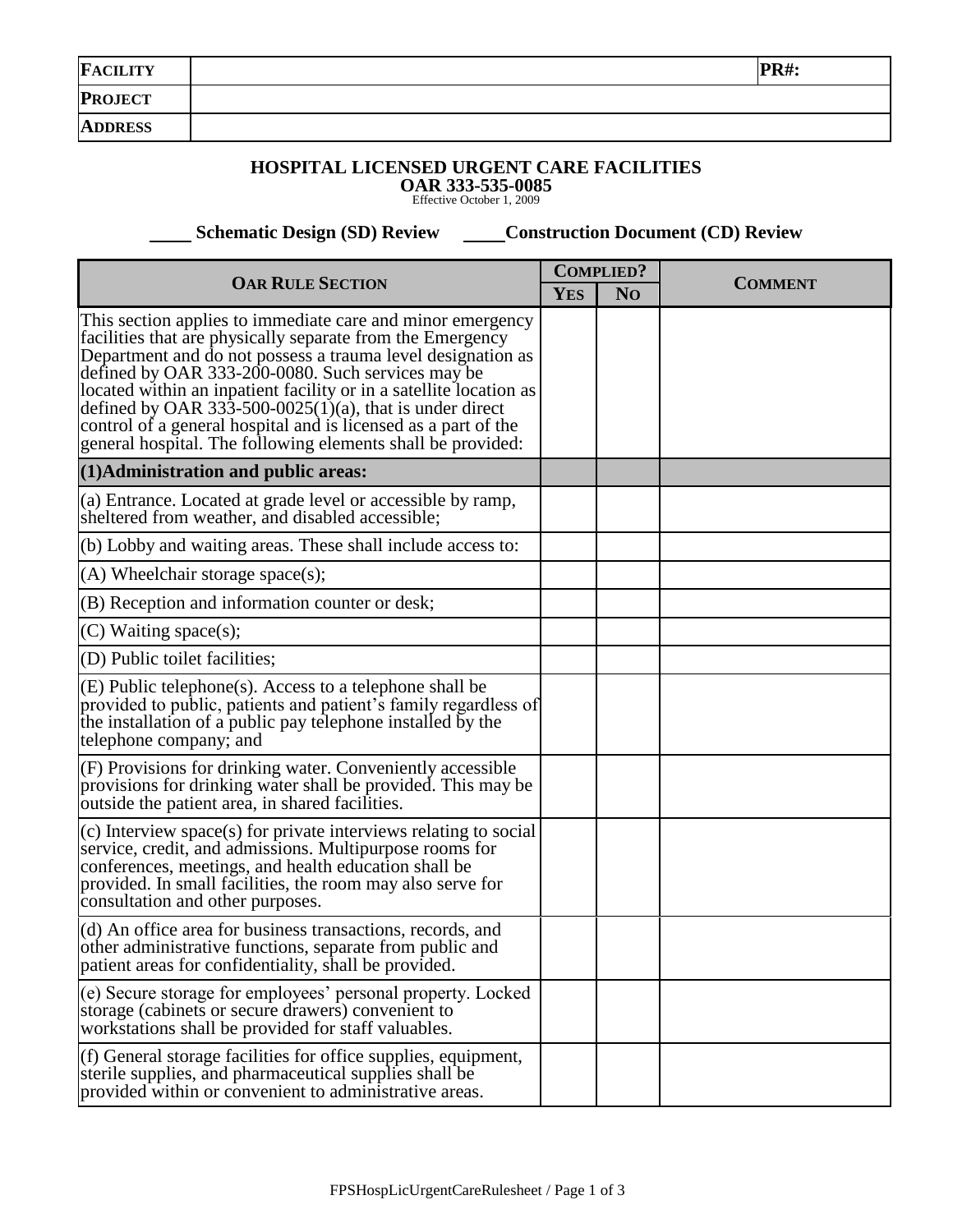| <b>OAR RULE SECTION</b>                                                                                                                                                                                                                                                                                                                                                                                                                                                     |  | <b>COMPLIED?</b> |                |
|-----------------------------------------------------------------------------------------------------------------------------------------------------------------------------------------------------------------------------------------------------------------------------------------------------------------------------------------------------------------------------------------------------------------------------------------------------------------------------|--|------------------|----------------|
|                                                                                                                                                                                                                                                                                                                                                                                                                                                                             |  | N <sub>O</sub>   | <b>COMMENT</b> |
| (g) Housekeeping requirements. At least 1 housekeeping<br>room per floor shall be provided. Each housekeeping room<br>shall contain a floor sink or service sink and storage for<br>housekeeping supplies and equipment.                                                                                                                                                                                                                                                    |  |                  |                |
| (2) Clinical Areas:                                                                                                                                                                                                                                                                                                                                                                                                                                                         |  |                  |                |
| (a) Examination room(s) for medical, obstetrical, and similar<br>examinations shall have a net minimum floor area of 80<br>square feet, excluding such spaces as vestibule, toilet, closet,<br>and work counter (whether fixed or movable). Arrangement<br>shall permit at least 2 feet and 8 inches clearance at each side<br>and at the foot of the examination table. A hand-washing<br>station and a counter or shelf space for writing shall be<br>provided.           |  |                  |                |
| (b) Treatment room(s) for minor surgical procedures and cast<br>procedures shall have a minimum floor area of 120 square<br>feet, excluding such spaces as vestibule, toilet, closet, and<br>work counter (whether fixed or movable). The minimum<br>room dimension shall be 10 feet. A minimum clearance of 3<br>feet around the perimeter of the treatment table shall be<br>provided. Work counters, storage cabinets, and a hand-<br>washing station shall be provided. |  |                  |                |
| (c) Documentation space for charting and writing clinical<br>records shall be provided. Work counter, communication<br>system, and space for supplies shall be provided. A separate<br>space may be omitted if these functions are accommodated<br>in each examination room and each treatment room.                                                                                                                                                                        |  |                  |                |
| (d) A Cardiac Pulmonary Resuscitation emergency cart shall<br>have a dedicated storage space away from traffic but<br>immediately available to all areas including entrance and<br>receiving areas. (See OAR 333-535-0310, Electrical<br>Requirements)                                                                                                                                                                                                                      |  |                  |                |
| (e) Medication storage meeting Board of Pharmacy<br>administrative rules, OAR chapter 855, division 41.                                                                                                                                                                                                                                                                                                                                                                     |  |                  |                |
| (f) Clean storage. A separate room or enclosed closet(s) for<br>storing clean and sterile supplies shall be provided. This<br>storage shall be in addition to cabinets and shelves in<br>treatment rooms. Sterile items shall be protected from dust.                                                                                                                                                                                                                       |  |                  |                |
| (g) Soiled holding area. Provisions shall be made for<br>separate collection and disposal of soiled materials. A hand-<br>washing station shall be provided.                                                                                                                                                                                                                                                                                                                |  |                  |                |
| (h) Sterilizing facilities. A system for sterilizing equipment<br>and supplies shall be provided. Sterilizing procedures may be<br>done on or off-site. Disposable items may also be used to<br>satisfy functional needs.                                                                                                                                                                                                                                                   |  |                  |                |
| (i) Laboratory facilities, meeting laboratory licensing rules<br>under OAR 333-024 and OAR 333-535-0090 shall be readily<br>available either within the department or through an effective<br>contract with nearby hospitals or laboratory services.                                                                                                                                                                                                                        |  |                  |                |
| $(i)$ Staff lounge and toilet facilities shall be readily available<br>to the unit.                                                                                                                                                                                                                                                                                                                                                                                         |  |                  |                |
| (k) Patient toilets. Provide patient toilet(s) readily available<br>or within the clinic space.                                                                                                                                                                                                                                                                                                                                                                             |  |                  |                |